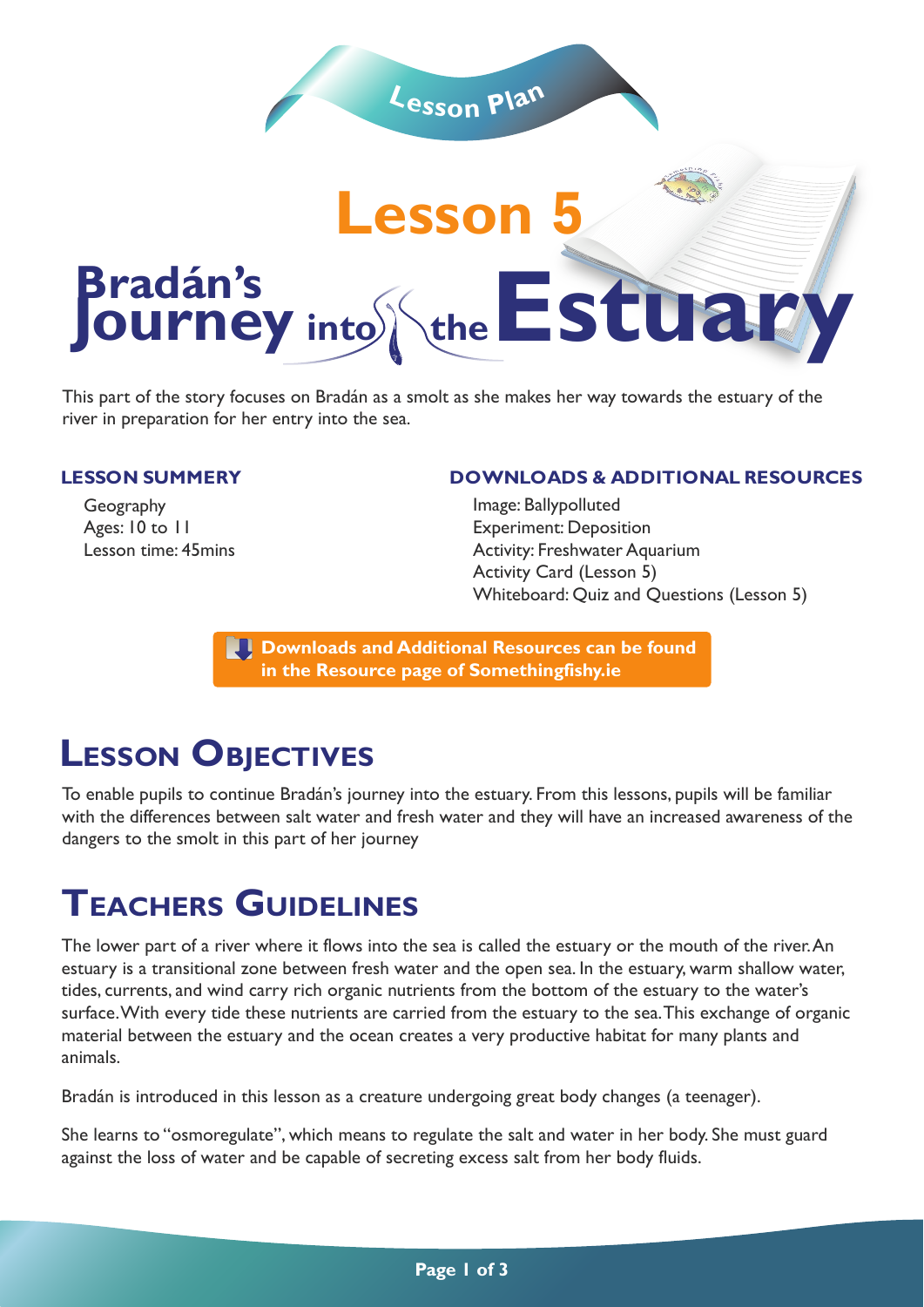

Pupils already know from the last lesson that Bradán has already reached smolt stage (6-8 weeks before migrating to sea) and has made her way down the river to spend a number of years at sea. By now she will have changed to a silver colour.

As salmon travel down the estuary area, there are increased challenges due to infrastructure expansion, car parks, bridges, pollution, effluent from factories, oil spills and port activity.

The river estuary is introduced as a busy place, which usually bears the brunt of human waste and pollution.

Any substance that has entered the river upstream such as waste from agricultural works, industries and towns affects the entire river downstream, including the estuary.

The environment is threatened by oil from ships and boats, and by industrial and domestic waste from heavily populated areas. There must be strict monitoring and control to ensure that water quality is maintained. Any change to an estuary can have considerable effects on the ecosystem in the coastal zone.

To test childrens observation skills and prompt oral work, show an image of Ballypolluted and ask pupils to point activities that might cause impact on life in the estuary and on the coast. Ask pupils "How will the local tourism and fishing industry will fare if this situation continues?" and "What ways can the people of the area might improve the water quality and ensure fish stocks for the future

**SEE:-** *Image: Ballypolluted (Download)*

The concept of an estuary food web is introduced as a continual reminder of the interdependence of creatures.

A passage from The Iron Woman is included to highlight the global problem of pollution.

An experiment may be done to investigate deposition in an estuary.



Lastly, habitats need to be managed and protected so that enough salmon can survive to eventually revisit the spawning grounds. This means that we must look after the environment itself, protecting it from pollution while at the same time conserving stocks of fish.

# **FOLLOW UP WORK**

### **Freshwater Aquarium**

Set up a freshwater aquarium in class. A video link below illustrate the steps that need to be taken

**SEE:-** *Activity: Freshwater Aquarium (Download)*